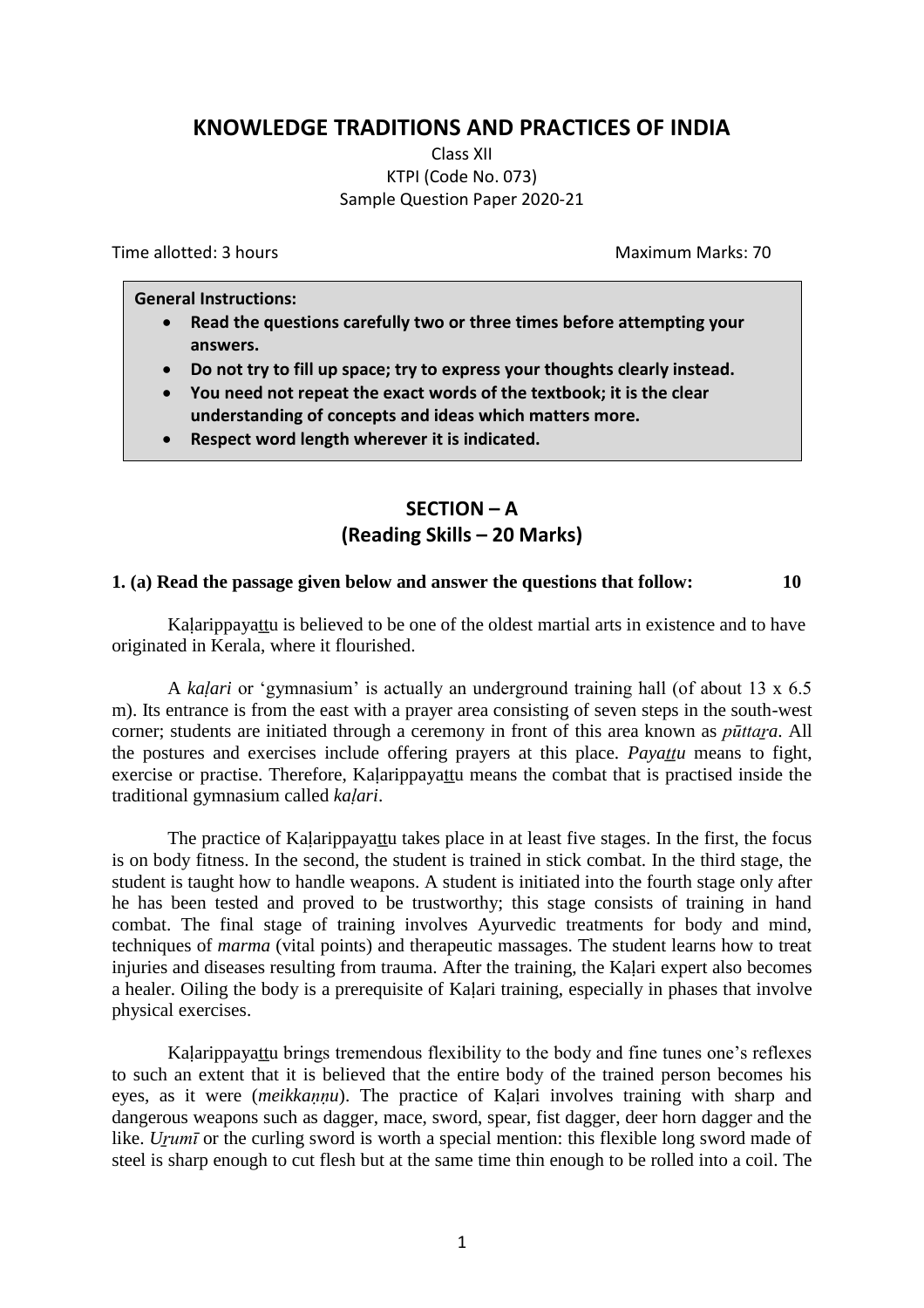training in wielding this weapon is given only in the end considering the danger involved to both the wielder and the opponent.

Kalarippayattu is not merely physical combat for self-defence. It is a complete personal development programme that aims to develop good physical and mental health and enhance agility, reflexes and skills for self-defence. The kaḷari training is a discipline for both body and mind, the goal being to gain control over one's aggressive tendencies and remove one"s defects.

### **Answer the following questions the following in relation to the above passage:**

- i. What are the various benefits of practising Kalarippayattu? **2**
- ii. Mention some of the weapons used in Kalarippayattu. **2**
- iii. There are various stages involved in the martial art called Kalarippayattu. Discuss the each stage of Kalarippayattu. **3**
- iv. "Kaļarippayattu is not merely a physical combat for self-defence." Analyze the statement in the light of the passage above. **3**

#### **1. (b) Read the passage given below and answer the questions that follow: 10**

One mainstay of the Indus or Harappan civilization was agriculture. Along with it, ceramic technology developed and produced fine fired bricks as well as pots, which are required to carry water, store seeds and grain, and of course to cook food. Harappans produced wheel-turned pots in various shapes and sizes, some of them glazed or painted. Their pottery was generally covered with a red slip, while floral, animal or geometric designs were painted in black. The black pigment was the result of mixing iron oxide with black manganese.

Harappan fired bricks had proportions of  $1 \times 2 \times 4$  and, besides, were of such quality that those who first encountered them at Harappa and Mohenjo-daro thought they could not be more than two or three centuries old! There was a practical reason for the above proportions, as they permitted alternating courses and therefore stronger walls with the least quantity of bricks — the so-called "English bond" of masonry. Baked or mud bricks were not the only building material: at Dholavira, in the Rann of Kachchh, stone was also used on a huge scale. Harappan cities generally followed a grid plan and boasted a sanitation system that collected used waters from individual bathrooms into municipal drains; those were regularly inspected and cleaned, which testifies to a high level of civic order.

While soft-stone beads are reported from many Neolithic sites (from about 7000 BCE), Harappan craftsmen took bead-making to a different level and perfected techniques of polishing, colouring, glazing, drilling and bleaching. Their favourite semiprecious stones were carnelian, agate and jasper, but they occasionally made beads out of bone, terracotta or synthetic faience. The long perforated carnelian beads, in particular, were highly prized in royal families of Mesopotamia; their length-wise drilling with special drill bits represented a technological feat. So did the still mysterious manufacture of micro-beads of steatite (or soapstone), measuring just one millimetre in length and diameter.

After the Harappan age, major innovations in pottery shifted to the Ganges valley. The Painted Grey Ware, from about 1200 BCE, is associated with iron based cultures. A few centuries later, from around 700 BCE onward, the Northern Black-Polished Ware (NBPW),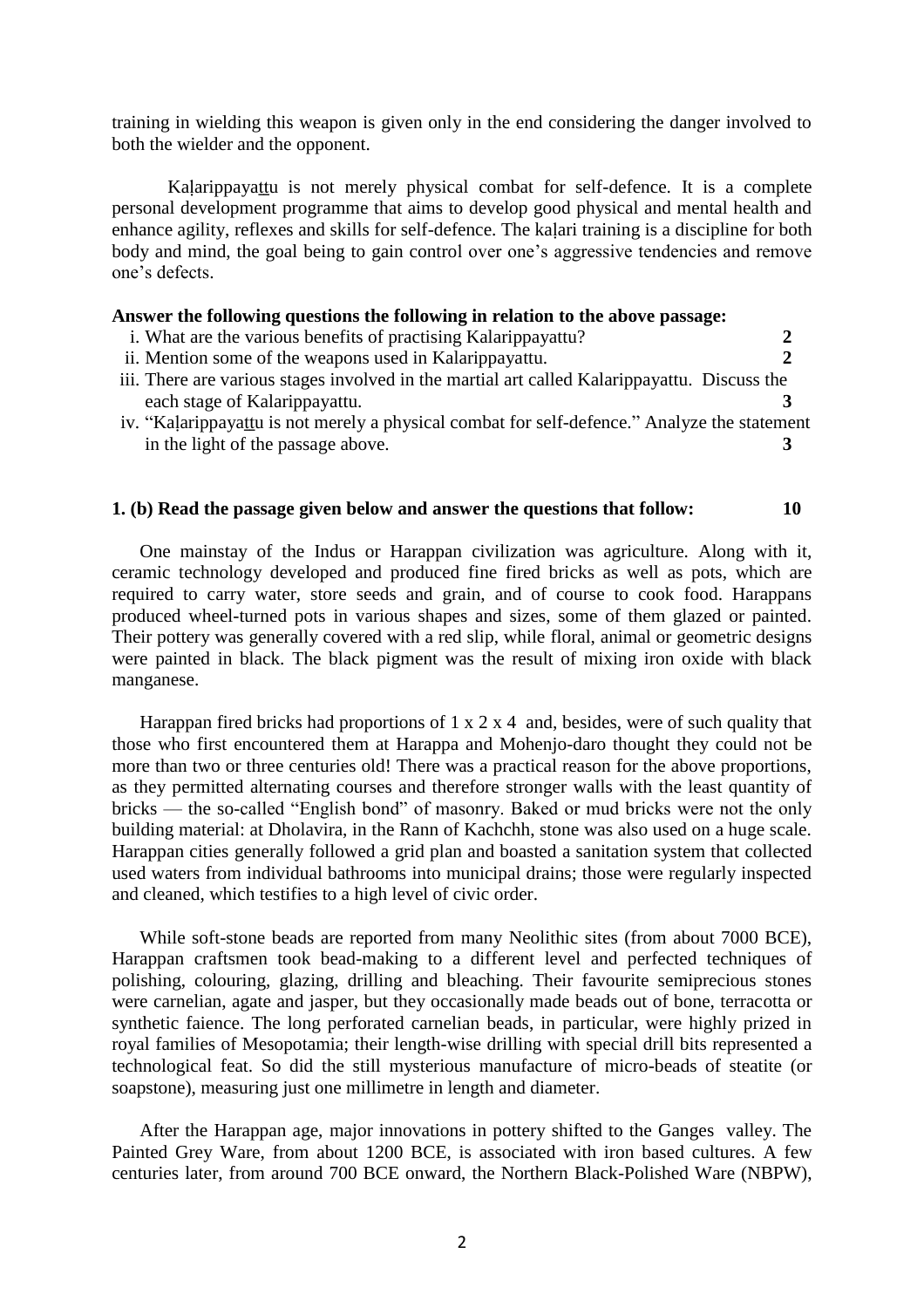first found in today"s Uttar Pradesh and Bihar, is found in the first cities of the Ganges valley. Both pottery types were produced on fast-spinning wheels using fine clay and fired to a high temperature in kilns under controlled conditions.

#### **Answer the following questions the following in relation to the above passage:**

- i. What were the major innovations in pottery during the Ganges valley civilization? **2**
- ii. Ceramic technology was very advanced in Harappan times. Justify. **2**
- iii. Why is the brick technology considered to be a very ancient one? **3**
- iv. How did the Harappan craftsmen take the bead-making technology to a different level? **3**

## **SECTION – B (Analytical Skills-25 Marks)**

### **2. Read the passage given below and answer the questions that follow: 10**

(a) Indian education aimed at both the inner and the outer dimension of a person. Truth, patience, regularity, self-mastery, humility, self-denial, purity of self (*sattvaśuddhi*), cognition of the underlying unity of life, nature and environment, reverence for all beings were the inner values cultivated by Indian education. Learners were taught to grow by pursuing the realization of *puruśārthacatuṣṭaya* (four ends of life), *dharma* (righteousness), *artha* (material well-being), *kāma* (enjoyment), and *mokṣa* (liberation from worldly ties). Pupils were trained to guide their life in consonance with dharma, the modelling principle for the individual, the family and the society. Dharma required all, including students, to perform their duties towards parents, teachers, people and gods. The outer goal of mastering a discipline, history, art of debate, law, medicine etc., was also assiduously pursued but this "outer goal" of gaining knowledge could not be divorced from the inner dimension as all knowledge in the tradition is ethically inflected.

Physical education was important and students participated in *krīdā* (games, recreational activities), *vyāyāmaprakāra* (various types of exercises), *dhanurveda* (archery, sword play etc.) for acquiring martial skills, and *yoga-sādhanā* (*prānāyāma, āsana, nāḍīśuddhi* etc.) for developing control over the sense organs. Examinations had a different form in the Indian system. In order to demonstrate what they had learnt; students engaged in the exercise of learned debates (*śāstrārtha*) and defended their position. Advanced students were often called upon to teach beginners and, in the process, acquired some valuable teaching experience as well.

(b) India has a very ancient history of thinking about ethics. Its central concepts are represented in Ṛgveda, one of oldest knowledge texts not only of India but of the entire world. In Ṛgveda, we come across the idea of an all-pervading cosmic order (*ṛta*) which stands for harmony and balance in nature and in human society. Here *ṛta* is described as a power or force which is the controller of the forces of nature and of moral values in human society. In human society, when this harmony and balance are disturbed, there is disorder and suffering. This is the power or force that lies behind nature and keeps everything in balance.

In Indian tradition, the concept of ṛta gave rise to the idea of dharma. The term dharma here does not mean mere religion; it stands for duty, obligation and righteousness. It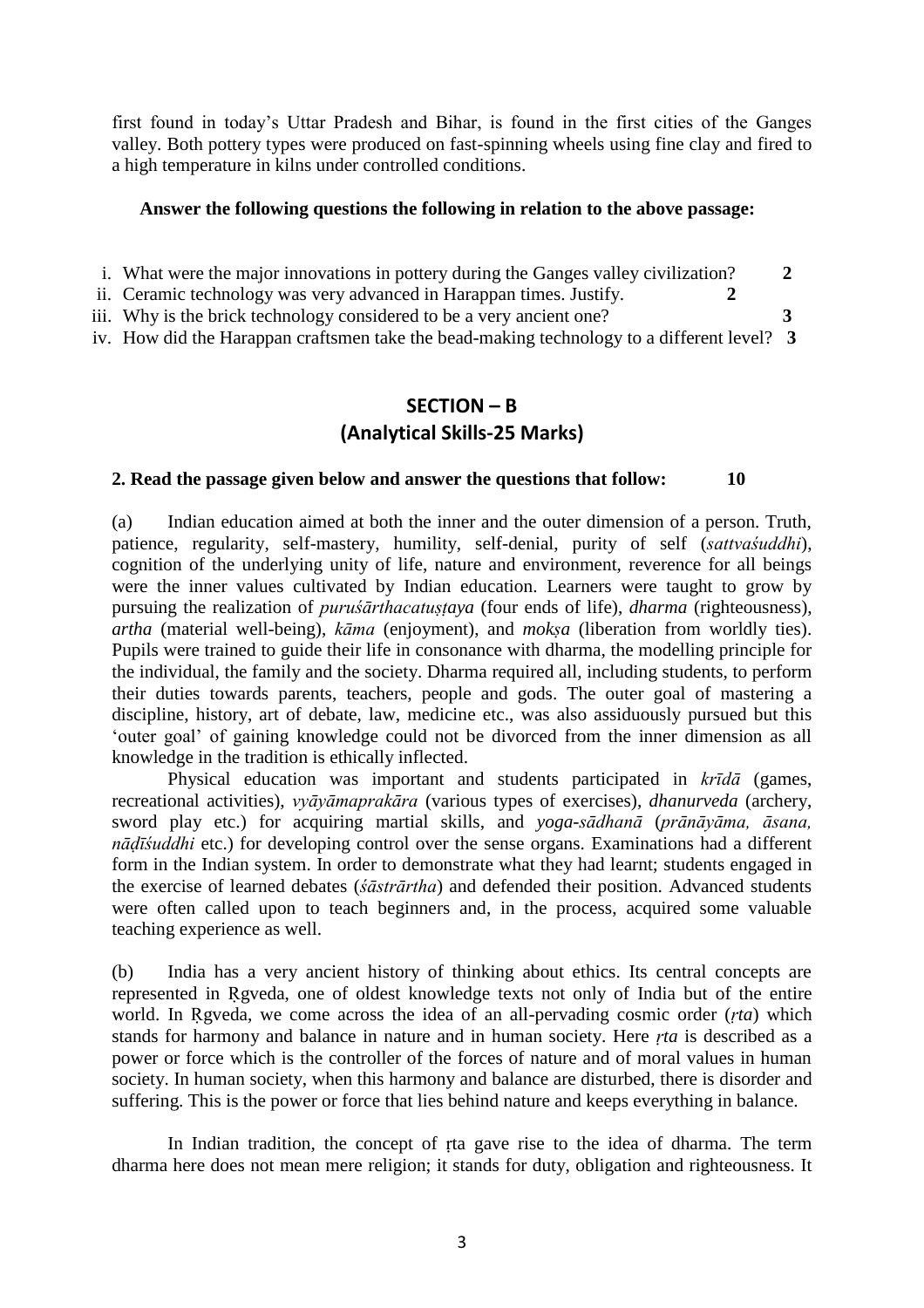is a whole way of life in which ethical values are considered supreme and everyone is expected to perform his or her duty according to his or her social position and station in life. In Buddhism, the word *dhamma* is used, which is the Pāli equivalent of the Sanskrit word dharma. The guidelines and rules regarding what is considered as appropriate behaviour for human beings are prescribed in the *Dharma Śāstras*. These are sociological texts that tell us about our duties and obligations as individuals as well as members of society.

In the Hindu way of life, every individual is expected to perform his or her duty appropriate to his or her caste (*varṇa*) and stage of life (*āśrama*). This division of one"s life into the four *āśramas* and their respective *dharmas*, was designed, in principle at least, to provide fulfilment to the person in his social, moral and spiritual aspects, and so to lead to harmony and balance in the society. The four *āśramas* are: (1) *brahmacarya*, stage of studentship; (2) *gṛhastha*, stage of the householder; (3) *vanaprastha*, life in the forest; and *saṁnyāsa*, renunciation.

- i. Present your views on how incorporating the concept of Dharma in the present education system will make a positive impact on the society. **2**
- ii. What were the inner and outer goals of education in ancient India and why was Dharma accepted as the central theme based on which the education system was designed? **3**
- iii. Explain the role of *varna* and  $\bar{a}$ *srama* in the Hindu way of life. 2
- iv. Explain the concept of *r*ta and what does it do to the human society? How is it relevant in the present time? **3**

### **3. Answer (in 300-400 words) any one of the following three questions: 15X1=15**

- i. *Śikṣā* one of the six *vedāṅgā*s, is a linguistic study with special reference to phonetics. It deals with the speech-sound structure and sound patterns of Sanskrit language in great details. With reference to the module Language and Grammar, elaborate on various aspects and scope of this branch of scientific study.
- ii. *Vāstu-vidyā* or *Śilpaśāstra* the science of architecture is one of the technical subjects studied in ancient India in which the construction of a structure was regarded as a sacred act. In the light of these thoughts, give an account of the evolution of temple architecture elaborating on different styles of temples from different regions of India.
- iii. Since time immemorial, agriculture has been the backbone for Indian economy. Elaborate on the reasons behind the success of such a great tradition of agricultural practices which are still relevant in most of the parts of India.

# **SECTION – C (Thinking Skills-25 Marks)**

### **4. Answer briefly (in 30-40 words) any five out of six short answer questions: 3X5=15**

- i. How is *abhinaya* presented in the dance form of *Kathakali*?
- ii. Explain *lāsya* and *tāṇḍava*, the two styles of classical dance form.
- iii. Throw light on how folk dance plays a significant role in Indian cultural society.
- iv. Describe in detail the wrestling arena as given in the text *Mānasollāsa*.
- v. "Right and wrong are the core concepts of the Mahābhārata". Validate with reasons.
- vi. Ancient Indians had well developed technological skills. Justify this statement with an example of dam.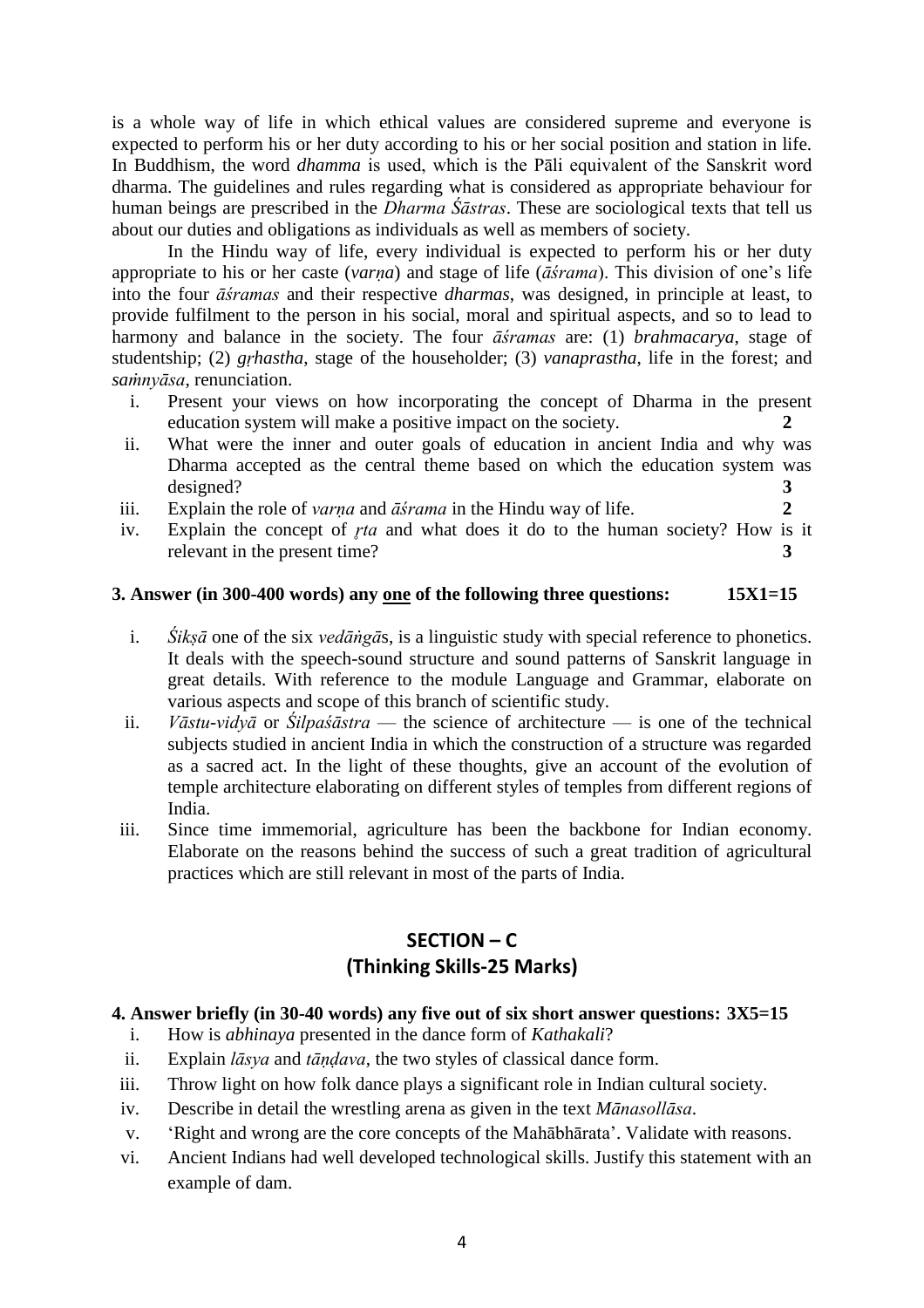## **5. Select the most appropriate answer out of the options given for each question:**

**1X10=10**

- i. What are the three main components of Indian classical dances?
- *a) Nāṭya, nāṭaka* and *nr̥tta*
- *b) Abhinya, lāsya* and *tāṇḍava*
- *c) Āngika, āhārya* and *vācika*
- *d) Nāṭya, nr̥tya* and *nr̥tta*
- ii. Which one of the following is not a *pauruṣeya* discipline?
	- a) *Upaniṣad*
	- b) *Ānvikshikī*
	- c) *Mīmāmsā*
	- d) *Purāṇa*

iii. Who, out of the following options, is not a saint poet of Bhakti movement?

- a) *Bhartṛhari*
- b) *Nāmdev*
- c) *Jayadeva*
- d) *Mīra*
- iv. A considerable information on arbori-horticulture is given in the text authored  $by_$ 
	- a) Parashara
	- b) Surapāla
	- c) Varāhamihira
	- d) Kautilya
- v. \_\_\_\_\_\_\_\_\_\_\_\_\_\_, is the hall where the traditional music and dance performances are staged, is one of the striking features of the temples of Kerala.
	- a) *Gopura*
	- b) *Antarala*
	- c) *Kuttambalam*
	- d) *Jagati*

vi. This folk dance form is a part of the ritualistic dances of the *dodavāsīs* of Karnataka. a) Dandiya

- b) Padayani
- c) Chau
- d) DolluKunitha
- vii. enjoyed royal patronage and was one of the sixty-four arts that could be learnt by all. It was so popular that a treatise was composed giving detailed information on it.
	- a) *Kalaripayattu*